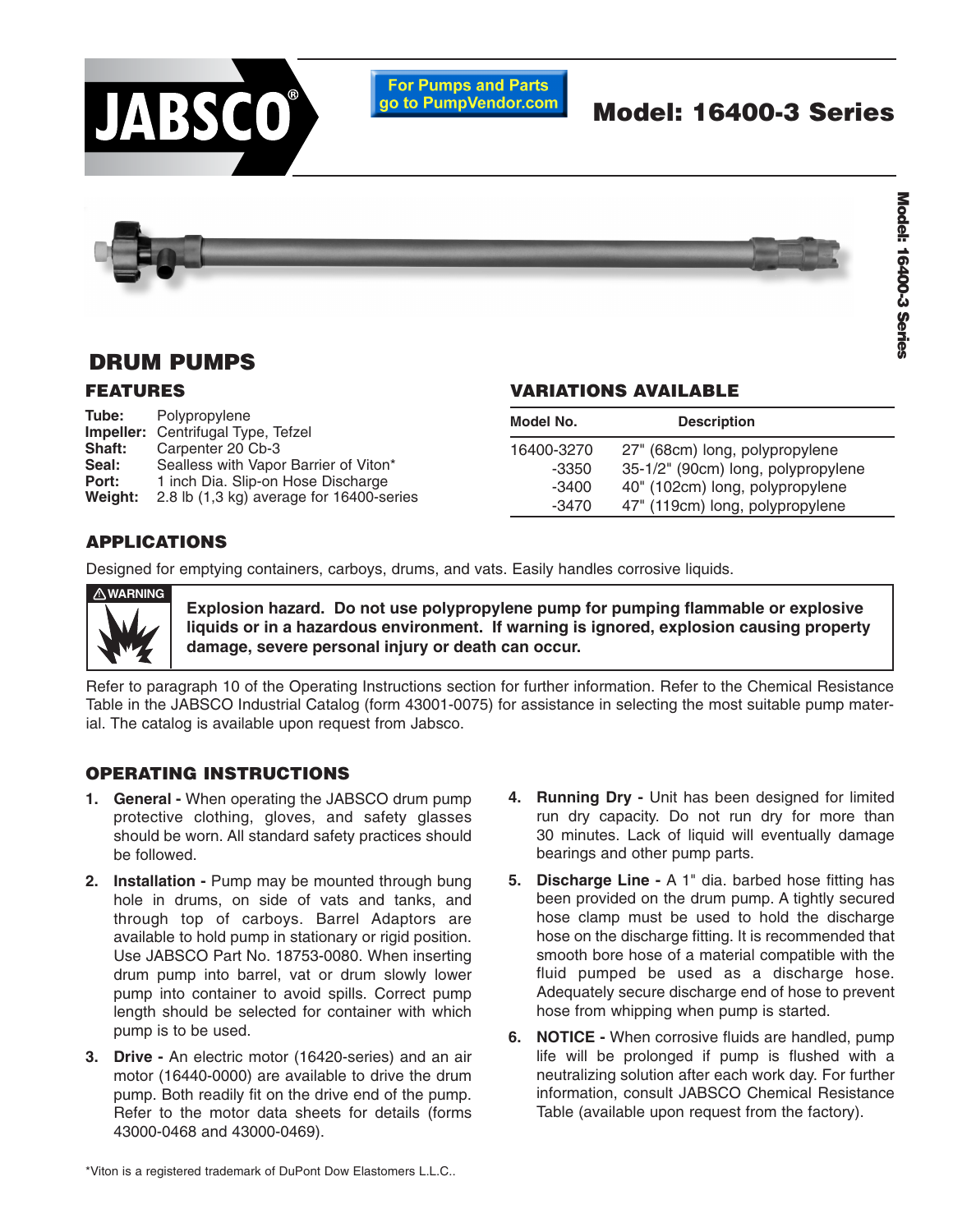- **7. Pressures** The drum pump is designed to operate in containers open to the atmosphere, therefore maximum inlet pressure is atmospheric pressure (0 psig, 0 bar). For higher inlet pressure applications consult factory.
- **8. Temperatures** Polypropylene pumps are suitable for service at 32° - 130°F (0° - 55°C).
- **9. Storage** When not in use store drum pump on wall bracket with impeller end in down position to allow full drainage. Use JABSCO part no. 16470-0000.
- **10. Static Charge** Certain fluids when pumped create a static electrical charge. Use only JABSCO 16410- Series pump tubes for these applications.
- **13. Performance Limits** A maximum specific gravity of 1.8 or viscosity of 3500 ssu (750 cp) is the recommended limit for normal use. Contact factory for further information.
- **14. Spare Parts** Use JABSCO service parts for replacement and repair.



**Chemical hazard. Pumps which have handled corrosive, caustic or toxic fluids should be drained and completely flushed prior to servicing. Failure to do so can cause injury.**

## **SERVICE INSTRUCTIONS**

#### **Disassembly**

- 1. Unscrew and remove impeller housing.
- 2. Holding the shaft at the flat area near the impeller with a 7/32" (6 mm) wrench, (provided with pump), use the four pegs on bottom of the impeller housing as a wrench and unscrew and remove the impeller. This is a right-hand thread connection as are all connections on the JABSCO drum pump.
- 3. Unscrew and remove the conversion chamber.
- 4. Unscrew and remove the outer tube.
- 5. Slide the short inner tube off the shaft and shaft guide.
- 6. Slide the shaft guide off the shaft.
- 7. Unscrew and slide the long inner tube off the shaft.
- 8. Remove the shaft by inserting a screwdriver through the drive coupling into the slot on the bearing shaft and rotating the bearing shaft counterclockwise while holding shaft.
- 9. Unscrew and remove the discharge port housing.
- 10. Remove the retaining ring from the mounting ring.
- 11. Slip mounting ring from bearing housing.
- 12. Remove motor coupling from bearing shaft by inserting screwdriver into slot of bearing shaft and rotating coupling counterclockwise.
- 13. Remove bearing retaining ring from bearing housing.
- 14. Pull bearing shaft and bearings from bearing housing.
- 15. Press bearings off shaft.

#### **Assembly**

- 1. Press bearings on bearing shaft.
- 2. Insert bearing shaft and bearings into bearing housing.
- 3. Install bearing retaining into bearing housing.
- 4. Screw motor coupling onto bearing shaft while holding shaft from rotating with screwdriver in the slot provided. This is a right-hand thread connection as are all connections on the JABSCO drum pump.
- 5. Slip mounting ring on bearing housing.
- 6. Insert retaining ring into mounting ring.
- 7. Screw discharge port housing to bearing housing taking care that lip seal is positioned correctly on bearing shaft, and not damaged during assembly.
- 8. Install shaft by screwing onto bearing shaft by turning bearing shaft with screwdriver while holding shaft.
- 9. Slide the long inner tube onto the shaft and screw into the discharge port housing.
- 10. Slide the shaft guide onto the shaft and up into the inner tube.
- 11. Slide the short inner tube onto the shaft and onto the shaft guide.
- 12. Screw outer tube into discharge port housing.
- 13. Screw the conversion chamber to the outer tube.
- 14. Install impeller onto shaft and tighten using the four pegs on the impeller housing as a wrench while holding shaft with a 7/32" (6 mm) wrench.
- 15. Screw impeller housing to conversion chamber. Do not operate pump without impeller housing installed.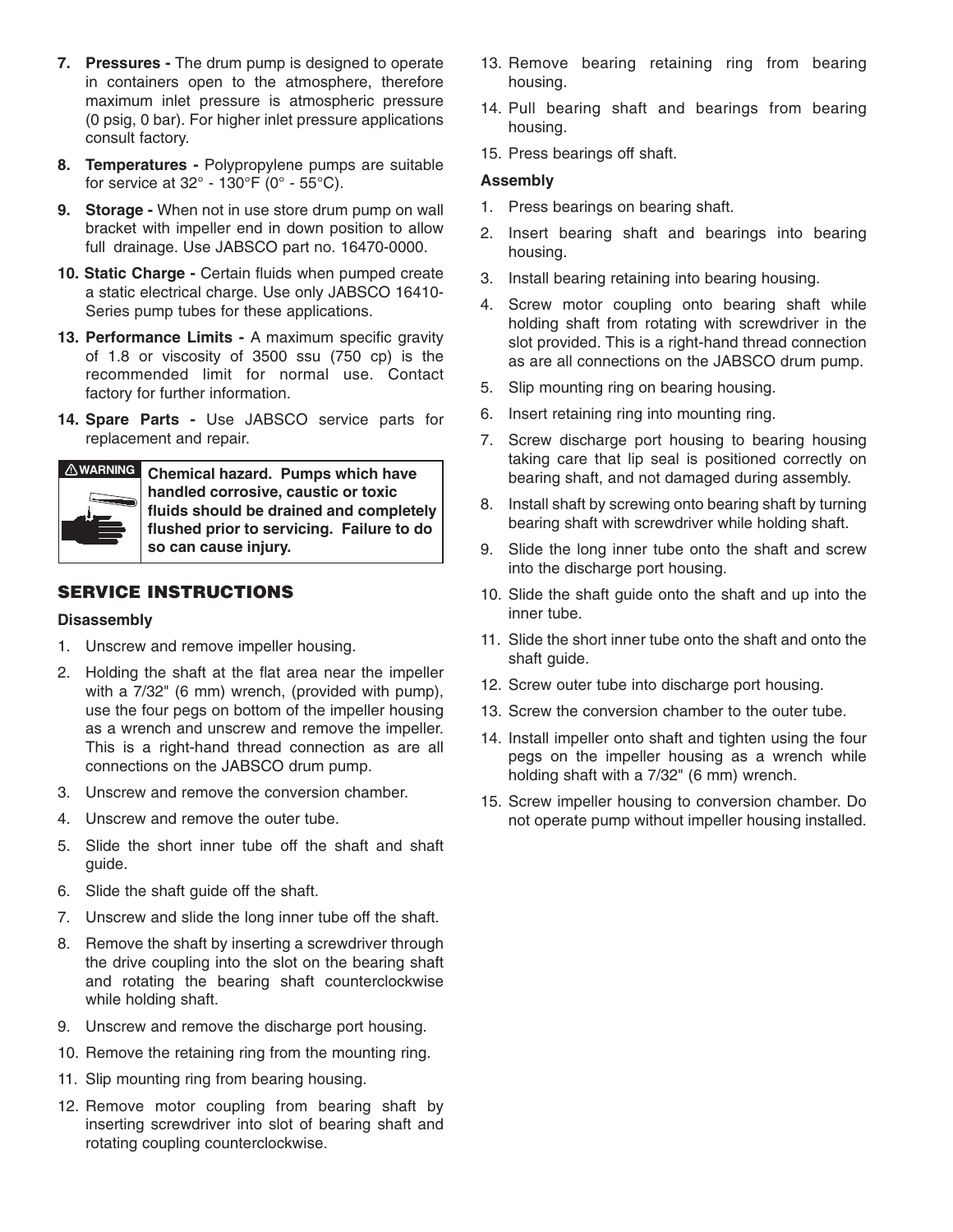

# **PARTS LIST**

| <b>KEY</b> | <b>DESCRIPTION</b>        | QTY.<br><b>REQ'D</b> | <b>MODEL</b><br>16400-3270 | <b>MODEL</b><br>16400-3350 | <b>MODEL</b><br>16400-3400 | <b>MODEL</b><br>16400-3470 |
|------------|---------------------------|----------------------|----------------------------|----------------------------|----------------------------|----------------------------|
|            | Impeller Housing          |                      | 16406-0000                 | 16406-0000                 | 16406-0000                 | 16406-0000                 |
| 2          | <b>Conversion Chamber</b> |                      | 16407-1010                 | 16407-1010                 | 16407-1010                 | 16407-1010                 |
| 3          | Impeller                  |                      | 16508-1000                 | 16508-1000                 | 16508-1000                 | 16508-1000                 |
| 4          | <b>Bearing Housing</b>    |                      | 16403-0010                 | 16403-0010                 | 16403-0010                 | 16403-0010                 |
| 5          | Discharge Port Housing*   |                      | 16503-0000                 | 16503-0000                 | 16503-0000                 | 16503-0000                 |
| 6          | <b>Mounting Ring</b>      |                      | 16409-0000                 | 16409-0000                 | 16409-0000                 | 16409-0000                 |
|            | Bearing Shaft***          |                      | 16468-0000                 | 16468-0000                 | 16468-0000                 | 16468-0000                 |
| 8          | Shaft1 16418-1000         |                      | 16418-1000                 | 16418-1001                 | 16418-1009                 | 16418-1002                 |
| 9          | Outer Tube                |                      | 16465-0000                 | 16465-0001                 | 16465-0003                 | 16465-0002                 |
| 10         | Inner Tube (upper)        |                      | 16464-1000                 | 16464-1001                 | 16464-1003                 | 16464-1002                 |
| 11         | Inner Tube (lower)**      |                      | 16464-1010                 | 16464-1011                 | 16464-1013                 | 16464-1012                 |
| 12         | <b>Drive Coupling</b>     |                      | 18753-0445                 | 18753-0445                 | 18753-0445                 | 18753-0445                 |
| 13         | Shaft Guide **            |                      | 18753-0446                 | 18753-0446                 | 18753-0446                 | 18753-0446                 |
| 14         | Bearing***                | $\mathcal{P}$        | 18753-0182                 | 18753-0182                 | 18753-0182                 | 18753-0182                 |
| 15         | <b>Retaining Ring</b>     |                      | 91701-4447                 | 91701-4447                 | 91701-4447                 | 91701-4447                 |
| 16         | <b>Retaining Ring</b>     |                      | 91701-4434                 | 91701-4434                 | 91701-4434                 | 91701-4434                 |

\*\*\* Shaft/Bearing Assembly is available as a kit, part no. 18753-0315.

\*\* Model 16400-3470 uses (2) Shaft Guides and (2) Inner Tubes (lower).

\* Vapor Barrier is available as a kit, part no. 18753-0435.